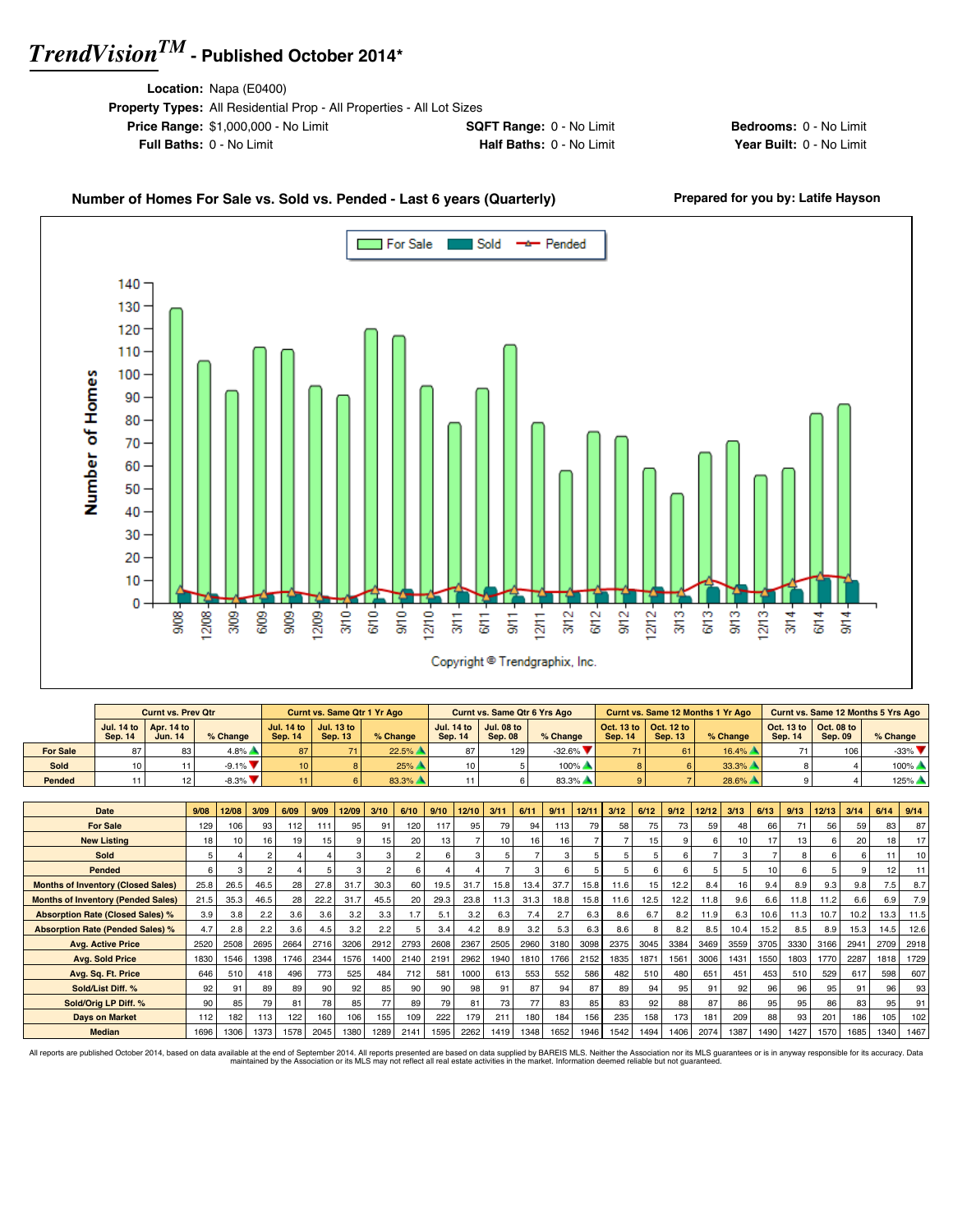**Location:** Napa (E0400)

| <b>Property Types:</b> All Residential Prop - All Properties - All Lot Sizes |                                 |
|------------------------------------------------------------------------------|---------------------------------|
| <b>Price Range: \$1,000,000 - No Limit</b>                                   | <b>SQFT Range: 0 - No Limit</b> |
| <b>Full Baths: 0 - No Limit</b>                                              | Half Baths: 0 - No Limit        |
|                                                                              |                                 |

**Bedrooms:** 0 - No Limit **Year Built: 0 - No Limit** 

#### Average Price per SQFT - Last 6 years (Quarterly) **Average Price per SQFT - Last 6 years (Quarterly) Prepared for you by: Latife Hayson**





|                                           |                                     | <b>Curnt vs. Prev Qtr</b>    |      |          |                |                                     |      | <b>Curnt vs. Same Qtr 1 Yr Ago</b>  |      |          |                |                   | Curnt vs. Same Qtr 6 Yrs Ago        |      |          |       |                              |       | <b>Curnt vs. Same 12 Months 1 Yr Ago</b> |       |          |      | <b>Curnt vs. Same 12 Months 5 Yrs Ago</b> |                              |      |          |         |
|-------------------------------------------|-------------------------------------|------------------------------|------|----------|----------------|-------------------------------------|------|-------------------------------------|------|----------|----------------|-------------------|-------------------------------------|------|----------|-------|------------------------------|-------|------------------------------------------|-------|----------|------|-------------------------------------------|------------------------------|------|----------|---------|
|                                           | <b>Jul. 14 to</b><br><b>Sep. 14</b> | Apr. 14 to<br><b>Jun. 14</b> |      | % Change |                | <b>Jul. 14 to</b><br><b>Sep. 14</b> |      | <b>Jul. 13 to</b><br><b>Sep. 13</b> |      | % Change | <b>Sep. 14</b> | <b>Jul. 14 to</b> | <b>Jul. 08 to</b><br><b>Sep. 08</b> |      | % Change |       | Oct. 13 to<br><b>Sep. 14</b> |       | Oct. 12 to<br><b>Sep. 13</b>             |       | % Change |      | Oct. 13 to<br><b>Sep. 14</b>              | Oct. 08 to<br><b>Sep. 09</b> |      | % Change |         |
| Avg. Sq. Ft.<br>Price                     | 607                                 |                              | 598  | $1.5\%$  |                | 607                                 |      | 510                                 |      | 19%      |                | 607               |                                     | 646  |          | $-6%$ |                              | 591.6 | 526.4                                    |       | $12.4\%$ |      | 591.6                                     |                              | 568  |          | $4.2\%$ |
|                                           |                                     |                              |      |          |                |                                     |      |                                     |      |          |                |                   |                                     |      |          |       |                              |       |                                          |       |          |      |                                           |                              |      |          |         |
|                                           | Date                                |                              | 9/08 | 12/08    | 3/09           | 6/09                                | 9/09 | 12/09                               | 3/10 | 6/10     | 9/10           | 12/10             | 3/11                                | 6/11 | 9/11     | 12/11 | 3/12                         | 6/12  | 9/12                                     | 12/12 | 3/13     | 6/13 | 9/13                                      | 12/13                        | 3/14 | 6/14     | 9/14    |
|                                           | <b>For Sale</b>                     |                              | 129  | 106      | 93             | 112                                 | 111  | 95                                  | 91   | 120      | 117            | 95                | 79                                  | 94   | 113      | 79    | 58                           | 75    | 73                                       | 59    | 48       | 66   | 71                                        | 56                           | 59   | 83       | 87      |
|                                           | <b>New Listing</b>                  |                              | 18   | 10       | 16             | 19                                  | 15   |                                     | 15   | 20       | 13             |                   | 10                                  | 16   | 16       | 7     |                              | 15    |                                          | 6     | 10       | 17   | 13                                        | 6                            | 20   | 18       | 17      |
|                                           | Sold                                |                              | 5    |          | $\overline{2}$ |                                     |      |                                     | з    |          | ĥ              | 3                 | 5                                   |      | 3        |       | 5                            |       |                                          |       | з        |      | 8                                         | 6                            | 6    | 11       | 10      |
|                                           | Pended                              |                              | 6    | 3        | $\overline{2}$ |                                     | 5.   |                                     | 2    | 6        |                |                   | $\overline{7}$                      | 3    | 6        | 5     |                              | 6     | ĥ                                        | 5     | 5        | 10   | 6                                         | 5                            | 9    | 12       | 11      |
| <b>Months of Inventory (Closed Sales)</b> |                                     |                              | 25.8 | 26.5     | 46.5           | 28                                  | 27.8 | 31.7                                | 30.3 | 60       | 19.5           | 31.7              | 15.8                                | 13.4 | 37.7     | 15.8  | 11.6                         | 15    | 12.2                                     | 8.4   | 16       | 9.4  | 8.9                                       | 9.3                          | 9.8  | 7.5      | 8.7     |
| <b>Months of Inventory (Pended Sales)</b> |                                     |                              | 21.5 | 35.3     | 46.5           | 28                                  | 22.2 | 31.7                                | 45.5 | 20       | 29.3           | 23.8              | 11.3                                | 31.3 | 18.8     | 15.8  | 11.6                         | 12.5  | 12.2                                     | 11.8  | 9.6      | 6.6  | 11.8                                      | 11.2                         | 6.6  | 6.9      | 7.9     |
| <b>Absorption Rate (Closed Sales) %</b>   |                                     |                              | 3.9  | 3.8      | 2.2            | 3.6                                 | 3.6  | 3.2                                 | 3.3  | 1.7      | 5.1            | 3.2               | 6.3                                 | 7.4  | 2.7      | 6.3   | 8.6                          | 6.7   | 8.2                                      | 11.9  | 6.3      | 10.6 | 11.3                                      | 10.7                         | 10.2 | 13.3     | 11.5    |
| <b>Absorption Rate (Pended Sales) %</b>   |                                     |                              | 4.7  | 2.8      | 2.2            | 3.6                                 | 4.5  | 3.2                                 | 2.2  | 5        | 3.4            | 4.2               | 8.9                                 | 3.2  | 5.3      | 6.3   | 8.6                          | 8     | 8.2                                      | 8.5   | 10.4     | 15.2 | 8.5                                       | 8.9                          | 15.3 | 14.5     | 12.6    |
|                                           | <b>Avg. Active Price</b>            |                              | 2520 | 2508     | 2695           | 2664                                | 2716 | 3206                                | 2912 | 2793     | 2608           | 2367              | 2505                                | 2960 | 3180     | 3098  | 2375                         | 3045  | 3384                                     | 3469  | 3559     | 3705 | 3330                                      | 3166                         | 2941 | 2709     | 2918    |
|                                           | <b>Avg. Sold Price</b>              |                              | 1830 | 1546     | 1398           | 1746                                | 2344 | 1576                                | 1400 | 2140     | 2191           | 2962              | 1940                                | 1810 | 1766     | 2152  | 1835                         | 1871  | 1561                                     | 3006  | 1431     | 1550 | 1803                                      | 1770                         | 2287 | 1818     | 1729    |
|                                           | Avg. Sq. Ft. Price                  |                              | 646  | 510      | 418            | 496                                 | 773  | 525                                 | 484  | 712      | 581            | 1000              | 613                                 | 553  | 552      | 586   | 482                          | 510   | 480                                      | 651   | 451      | 453  | 510                                       | 529                          | 617  | 598      | 607     |
|                                           | Sold/List Diff. %                   |                              | 92   | 91       | 89             | 89                                  | 90   | 92                                  | 85   | 90       | 90             | 98                | 91                                  | 87   | 94       | 87    | 89                           | 94    | 95                                       | 91    | 92       | 96   | 96                                        | 95                           | 91   | 96       | 93      |
|                                           | Sold/Oria LP Diff. %                |                              | 90   | 85       | 79             | 81                                  | 78   | 85                                  | 77   | 89       | 79             | 81                | 73                                  | 77   | 83       | 85    | 83                           | 92    | 88                                       | 87    | 86       | 95   | 95                                        | 86                           | 83   | 95       | 91      |
|                                           | <b>Days on Market</b>               |                              | 112  | 182      | 113            | 122                                 | 160  | 106                                 | 155  | 109      | 222            | 179               | 211                                 | 180  | 184      | 156   | 235                          | 158   | 173                                      | 181   | 209      | 88   | 93                                        | 201                          | 186  | 105      | 102     |
|                                           | <b>Median</b>                       |                              | 1696 | 1306     | 1373           | 1578                                | 2045 | 1380                                | 1289 | 2141     | 1595           | 2262              | 1419                                | 1348 | 1652     | 1946  | 1542                         | 1494  | 1406                                     | 2074  | 1387     | 1490 | 1427                                      | 1570                         | 1685 | 1340     | 1467    |

All reports are published October 2014, based on data available at the end of September 2014. All reports presented are based on data avaindanced by the Association or its MLS may not reflect all real estate activities in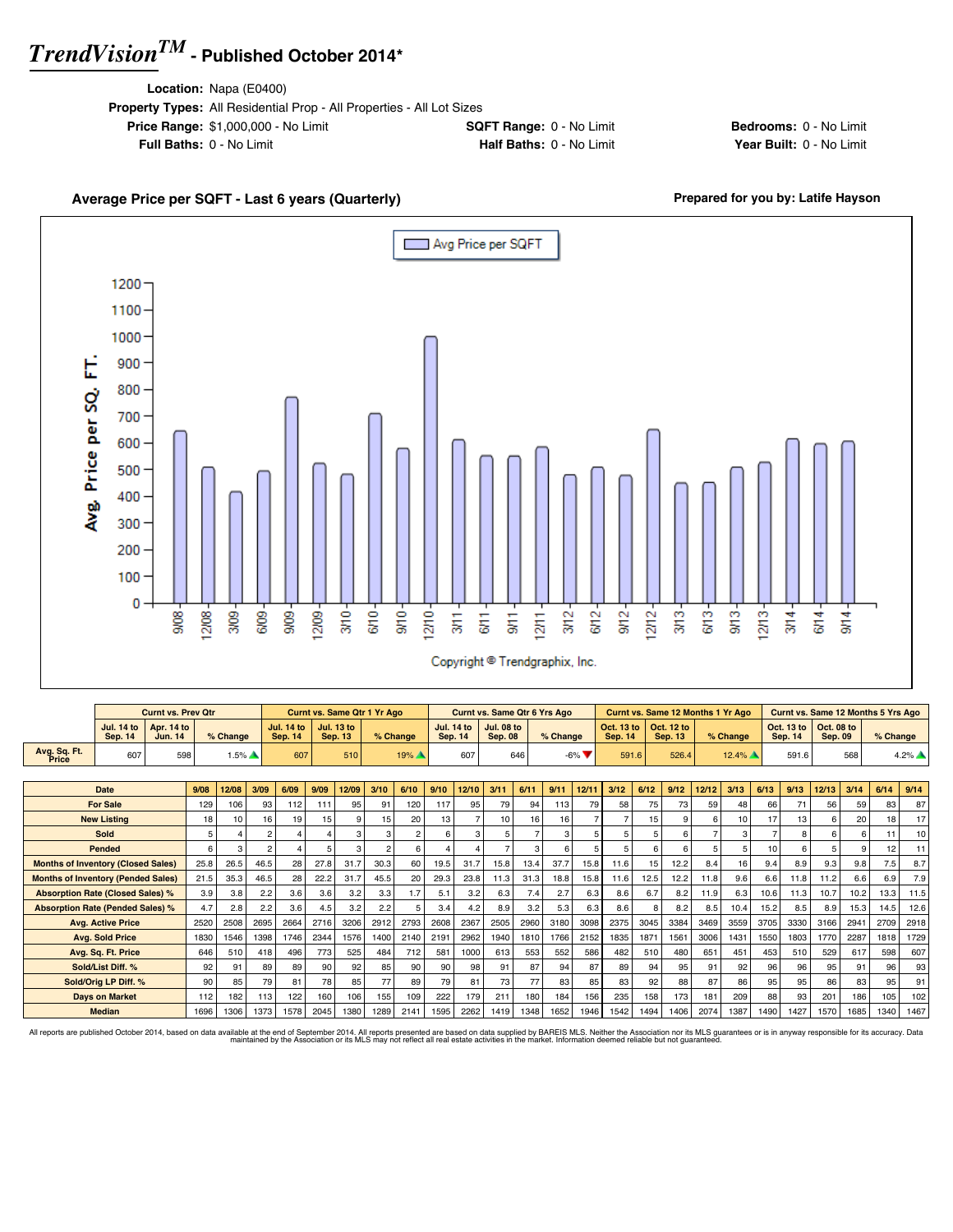**Location:** Napa (E0400)

| <b>Property Types:</b> All Residential Prop - All Properties - All Lot Sizes |                                 |
|------------------------------------------------------------------------------|---------------------------------|
| <b>Price Range: \$1,000,000 - No Limit</b>                                   | <b>SQFT Range: 0 - No Limit</b> |
| <b>Full Baths: 0 - No Limit</b>                                              | Half Baths: 0 - No Limit        |

**Bedrooms:** 0 - No Limit **Year Built: 0 - No Limit** 

### Avg Days On Market & SP/Orig LP % - Last 6 years (Quarterly) **Prepared for you by: Latife Hayson**



|                           |                | <b>Curnt vs. Prev Qtr</b>                        |                               |                  | <b>Curnt vs. Same Qtr 1 Yr Ago</b>                      |          |         | Curnt vs. Same Qtr 6 Yrs Ago                |                    |         |                                                         | Curnt vs. Same 12 Months 1 Yr Ago |                                                                 |                | <b>Curnt vs. Same 12 Months 5 Yrs Ago</b> |
|---------------------------|----------------|--------------------------------------------------|-------------------------------|------------------|---------------------------------------------------------|----------|---------|---------------------------------------------|--------------------|---------|---------------------------------------------------------|-----------------------------------|-----------------------------------------------------------------|----------------|-------------------------------------------|
|                           | <b>Sep. 14</b> | Jul. 14 to $\vert$ Apr. 14 to $\vert$<br>Jun. 14 | % Change                      | <b>Sep. 14</b>   | Jul. 14 to $\vert$ Jul. 13 to $\vert$<br><b>Sep. 13</b> | % Change | Sep. 14 | Jul. 14 to   Jul. 08 to  <br><b>Sep. 08</b> | $%$ Change         | Sep. 14 | Oct. 13 to $\vert$ Oct. 12 to $\vert$<br><b>Sep. 13</b> | % Change                          | $\vert$ Oct. 13 to $\vert$ Oct. 08 to $\vert$<br><b>Sep. 14</b> | <b>Sep. 09</b> | $%$ Change                                |
| Days on Market            | 102            | 105                                              | $-2.9\%$ $\blacktriangledown$ | 102 <sub>1</sub> | 93 <sup>1</sup>                                         | $9.7\%$  | 102     | 112                                         | $-8.9%$ $\sqrt{ }$ | 136     | 130 <sub>1</sub>                                        | $4.6\%$                           | 136                                                             | 149            | $-8.7\%$                                  |
| Sold/Oria LP<br>Diff. $%$ | 91             | 95                                               | $-4.2\%$                      | 91               | 95                                                      | $-4.2\%$ | 91      |                                             | $.1\%$             | 90      | 92'                                                     | $-2.2\%$ $\blacktriangledown$     | 90                                                              | 81             | $11.1\%$                                  |

| Date                                      | 9/08 | 12/08           | 3/09           | 6/09 | 9/09 | 12/09 | 3/10            | 6/10 | 9/10 | 12/10 | 3/11            | 6/11 | 9/11 | 12/11 | 3/12 | 6/12 | 9/12         | 12/12 | 3/13 | 6/13 | 9/13 | 12/13  | 3/14 | 6/14 | 9/14 |
|-------------------------------------------|------|-----------------|----------------|------|------|-------|-----------------|------|------|-------|-----------------|------|------|-------|------|------|--------------|-------|------|------|------|--------|------|------|------|
| <b>For Sale</b>                           | 129  | 106             | 93             | 112  | 111  | 95    | 91              | 120  | 117  | 95    | 79              | 94   | 113  | 79    | 58   | 75   | 73           | 59    | 48   | 66   | 71   | 56     | 59   | 83   | 87   |
| <b>New Listing</b>                        | 18   | 10 <sub>1</sub> | 16             | 19   | 15   |       | 15 <sub>1</sub> | 20   | 13   |       | 10 <sup>1</sup> | 16   | 16   |       |      | 15   | $\mathbf{q}$ |       | 10   | 17   | 13   |        | 20   | 18   | 17   |
| Sold                                      |      |                 | 2              |      |      |       |                 |      | 6    | 3     | 5.              |      |      |       |      |      | 6            |       | 3    |      |      |        |      | 11   | 10   |
| Pended                                    | 6    |                 | $\mathfrak{p}$ |      |      |       |                 | 6    |      |       |                 | 3    |      |       |      |      | 6            |       | 5    | 10   | 6    |        |      | 12   |      |
| <b>Months of Inventory (Closed Sales)</b> | 25.8 | 26.5            | 46.5           | 28   | 27.8 | 31.7  | 30.3            | 60   | 19.5 | 31.7  | 15.8            | 13.4 | 37.7 | 15.8  | 11.6 | 15   | 12.2         | 8.4   | 16   | 9.4  | 8.9  | 9.3    | 9.8  | 7.5  | 8.7  |
| <b>Months of Inventory (Pended Sales)</b> | 21.5 | 35.3            | 46.5           | 28   | 22.2 | 31.7  | 45.5            | 20   | 29.3 | 23.8  | 11.3            | 31.3 | 18.8 | 15.8  | 11.6 | 12.5 | 12.2         | 11.8  | 9.6  | 6.6  | 11.8 | 11.2   | 6.6  | 6.9  | 7.9  |
| <b>Absorption Rate (Closed Sales) %</b>   | 3.9  | 3.8             | 2.2            | 3.6  | 3.6  | 3.2   | 3.3             | 1.7  | 5.1  | 3.2   | 6.3             | 7.4  | 2.7  | 6.3   | 8.6  | 6.7  | 8.2          | 11.9  | 6.3  | 10.6 | 11.3 | 10.7   | 10.2 | 13.3 | 11.5 |
| <b>Absorption Rate (Pended Sales) %</b>   | 4.7  | 2.8             | 2.2            | 3.6  | 4.5  | 3.2   | 2.2             | 5    | 3.4  | 4.2   | 8.9             | 3.2  | 5.3  | 6.3   | 8.6  | R    | 8.2          | 8.5   | 10.4 | 15.2 | 8.5  | 8.9    | 15.3 | 14.5 | 12.6 |
| <b>Avg. Active Price</b>                  | 2520 | 2508            | 2695           | 2664 | 2716 | 3206  | 2912            | 2793 | 2608 | 2367  | 2505            | 2960 | 3180 | 3098  | 2375 | 3045 | 3384         | 3469  | 3559 | 3705 | 3330 | 3166   | 2941 | 2709 | 2918 |
| <b>Avg. Sold Price</b>                    | 1830 | 1546            | 1398           | 1746 | 2344 | 1576  | 1400            | 2140 | 2191 | 2962  | 1940            | 1810 | 1766 | 2152  | 1835 | 1871 | 1561         | 3006  | 1431 | 1550 | 1803 | 1770   | 2287 | 1818 | 1729 |
| Avg. Sq. Ft. Price                        | 646  | 510             | 418            | 496  | 773  | 525   | 484             | 712  | 581  | 1000  | 613             | 553  | 552  | 586   | 482  | 510  | 480          | 651   | 451  | 453  | 510  | 529    | 617  | 598  | 607  |
| Sold/List Diff. %                         | 92   | 91              | 89             | 89   | 90   | 92    | 85              | 90   | 90   | 98    | 91              | 87   | 94   | 87    | 89   | 94   | 95           | 91    | 92   | 96   | 96   | 95     | 91   | 96   | 93   |
| Sold/Orig LP Diff. %                      | 90   | 85              | 79             | 81   | 78   | 85    | 77              | 89   | 79   | 81    | 73              | 77   | 83   | 85    | 83   | 92   | 88           | 87    | 86   | 95   | 95   | 86     | 83   | 95   | 91   |
| <b>Days on Market</b>                     | 112  | 182             | 113            | 122  | 160  | 106   | 155             | 109  | 222  | 179   | 211             | 180  | 184  | 156   | 235  | 158  | 173          | 181   | 209  | 88   | 93   | $20 -$ | 186  | 105  | 102  |
| <b>Median</b>                             | 1696 | 1306            | 1373           | 1578 | 2045 | 1380  | 1289            | 2141 | 1595 | 2262  | 1419            | 1348 | 1652 | 1946  | 1542 | 1494 | 1406         | 2074  | 1387 | 1490 | 1427 | 1570   | 1685 | 1340 | 1467 |

All reports are published October 2014, based on data available at the end of September 2014. All reports presented are based on data avapplied by the Association or its MLS may not reflect all real estate activities in th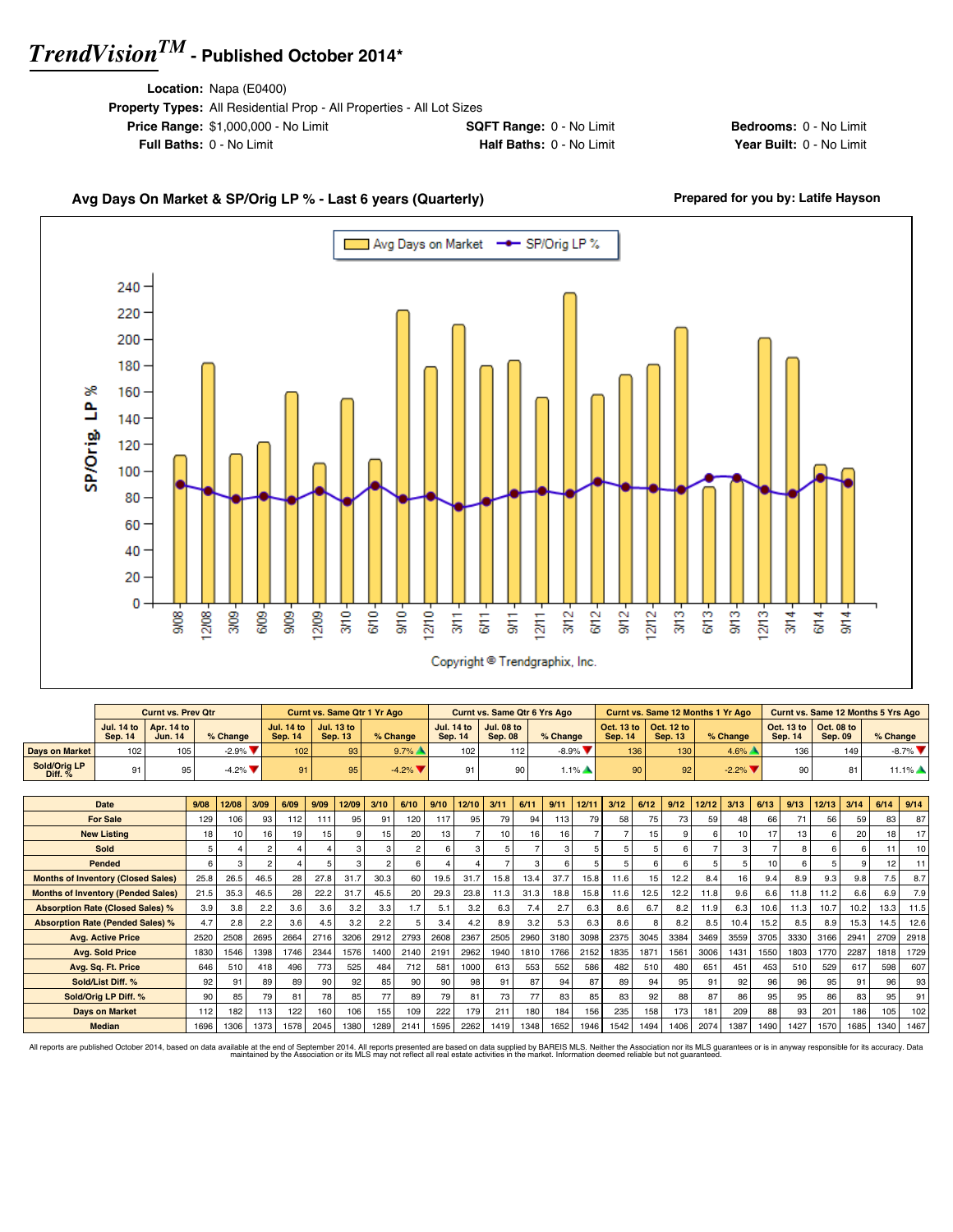**Location:** Napa (E0400)

| <b>Property Types:</b> All Residential Prop - All Properties - All Lot Sizes |                                 |
|------------------------------------------------------------------------------|---------------------------------|
| <b>Price Range: \$1,000,000 - No Limit</b>                                   | <b>SQFT Range: 0 - No Limit</b> |
| <b>Full Baths: 0 - No Limit</b>                                              | <b>Half Baths: 0 - No Limit</b> |

**Bedrooms:** 0 - No Limit **Year Built: 0 - No Limit** 

### Average Price of For Sale and Sold - Last 6 years (Quarterly) **Prepared for you by: Latife Hayson**



|                             |         | <b>Curnt vs. Prev Qtr</b>                   |                               |                                          | <b>Curnt vs. Same Qtr 1 Yr Ago</b> |           |                                     | <b>Curnt vs. Same Qtr 6 Yrs Ago</b> |                               |                |                                                                 | Curnt vs. Same 12 Months 1 Yr Ago |                |                                                                 | <b>Curnt vs. Same 12 Months 5 Yrs Ago</b> |
|-----------------------------|---------|---------------------------------------------|-------------------------------|------------------------------------------|------------------------------------|-----------|-------------------------------------|-------------------------------------|-------------------------------|----------------|-----------------------------------------------------------------|-----------------------------------|----------------|-----------------------------------------------------------------|-------------------------------------------|
|                             | Sep. 14 | Jul. 14 to   Apr. 14 to  <br><b>Jun. 14</b> | % Change                      | Jul. 14 to $\parallel$<br><b>Sep. 14</b> | Jul. 13 to<br><b>Sep. 13</b>       | % Change  | <b>Jul. 14 to</b><br><b>Sep. 14</b> | <b>Jul. 08 to</b><br><b>Sep. 08</b> | $%$ Change                    | <b>Sep. 14</b> | $\vert$ Oct. 13 to $\vert$ Oct. 12 to $\vert$<br><b>Sep. 13</b> | % Change                          | <b>Sep. 14</b> | $\vert$ Oct. 13 to $\vert$ Oct. 08 to $\vert$<br><b>Sep. 09</b> | $%$ Change                                |
| <b>Avg. Active</b><br>Price | 2918    | 2709                                        | 7.7%                          | 2918                                     | 3330                               | $-12.4\%$ | 2918                                | 2520                                | $15.8\%$                      | 2911           | 3510                                                            | $-17.1\%$                         | 2911           | 2645                                                            | $10.1\%$ $\triangle$                      |
| <b>Avg. Sold Price</b>      | 1729    | 1818                                        | $-4.9\%$ $\blacktriangledown$ | 1729                                     | 1803                               | $-4.1\%$  | 1729                                | 1830                                | $-5.5\%$ $\blacktriangledown$ | 1868           | 2024                                                            | $-7.7\%$ $\blacktriangledown$     | 1868           | 1810                                                            | $3.2\%$ $\triangle$                       |

| <b>Date</b>                               | 9/08 | 12/08 | 3/09           | 6/09 | 9/09            | 12/09 | 3/10   | 6/10 | 9/10            | 12/10 | 3/11 | 6/11 | 9/11 | 12/11 | 3/12 | 6/12            | 9/12 | 12/12 | 3/13 | 6/13 | 9/13 | 12/13 | 3/14 | 6/14 | 9/14            |
|-------------------------------------------|------|-------|----------------|------|-----------------|-------|--------|------|-----------------|-------|------|------|------|-------|------|-----------------|------|-------|------|------|------|-------|------|------|-----------------|
| <b>For Sale</b>                           | 129  | 106   | 93             | 112  | 111             | 95    | 91     | 120  | 117             | 95    | 79   | 94   | 113  | 79    | 58   | 75              | 73   | 59    | 48   | 66   | 71   | 56    | 59   | 83   | 87              |
| <b>New Listing</b>                        | 18   | 10    | 16             | 19   | 15 <sub>1</sub> |       | 15     | 20   | 13              |       | 10   | 16   | 16   |       |      | 15              | a    | ĥ     | 10   | 17   | 13   |       | 20   | 18   | 17 <sup>1</sup> |
| Sold                                      | 5    |       | 2              |      |                 |       |        |      | 6               | 3     | 5.   |      |      |       |      |                 | 6    |       | 3    |      | 8    |       |      |      | 10 <sup>1</sup> |
| Pended                                    | 6    |       | $\overline{a}$ |      |                 |       |        | 6    |                 |       |      | 3    |      |       |      | 6.              | 6    |       |      | 10   | 6    |       |      | 12   | 11              |
| <b>Months of Inventory (Closed Sales)</b> | 25.8 | 26.5  | 46.5           | 28   | 27.8            | 31.7  | 30.3   | 60   | 19.5            | 31.7  | 15.8 | 13.4 | 37.7 | 15.8  | 11.6 | 15 <sup>1</sup> | 12.2 | 8.4   | 16   | 9.4  | 8.9  | 9.3   | 9.8  | 7.5  | 8.7             |
| <b>Months of Inventory (Pended Sales)</b> | 21.5 | 35.3  | 46.5           | 28   | 22.2            | 31.7  | 45.5   | 20   | 29.3            | 23.8  | 11.3 | 31.3 | 18.8 | 15.8  | 11.6 | 12.5            | 12.2 | 11.8  | 9.6  | 6.6  | 11.8 | 11.2  | 6.6  | 6.9  | 7.9             |
| <b>Absorption Rate (Closed Sales) %</b>   | 3.9  | 3.8   | 2.2            | 3.6  | 3.6             | 3.2   | 3.3    | 1.7  | 5.1             | 3.2   | 6.3  | 7.4  | 2.7  | 6.3   | 8.6  | 6.7             | 8.2  | 11.9  | 6.3  | 10.6 | 11.3 | 10.7  | 10.2 | 13.3 | 11.5            |
| <b>Absorption Rate (Pended Sales) %</b>   | 4.7  | 2.8   | 2.2            | 3.6  | 4.5             | 3.2   | 2.2    |      | 3.4             | 4.2   | 8.9  | 3.2  | 5.3  | 6.3   | 8.6  |                 | 8.2  | 8.5   | 10.4 | 15.2 | 8.5  | 8.9   | 15.3 | 14.5 | 12.6            |
| <b>Avg. Active Price</b>                  | 2520 | 2508  | 2695           | 2664 | 2716            | 3206  | 2912   | 2793 | 2608            | 2367  | 2505 | 2960 | 3180 | 3098  | 2375 | 3045            | 3384 | 3469  | 3559 | 3705 | 3330 | 3166  | 2941 | 2709 | 2918            |
| <b>Avg. Sold Price</b>                    | 1830 | 1546  | 1398           | 1746 | 2344            | 1576  | 1400 l | 2140 | 2191            | 2962  | 1940 | 1810 | 1766 | 2152  | 1835 | 1871            | 1561 | 3006  | 1431 | 1550 | 1803 | 1770  | 2287 | 1818 | 1729            |
| Avg. Sq. Ft. Price                        | 646  | 510   | 418            | 496  | 773             | 525   | 484    | 712  | 581             | 1000  | 613  | 553  | 552  | 586   | 482  | 510             | 480  | 651   | 451  | 453  | 510  | 529   | 617  | 598  | 607             |
| Sold/List Diff. %                         | 92   | 91    | 89             | 89   | 90 <sup>1</sup> | 92    | 85     | 90   | 90 <sup>°</sup> | 98    | 91   | 87   | 94   | 87    | 89   | 94              | 95   | 91    | 92   | 96   | 96   | 95    | 91   | 96   | 93              |
| Sold/Orig LP Diff. %                      | 90   | 85    | 79             | 81   | 78 l            | 85    | 77     | 89   | 79              | 81    | 73   | 77   | 83   | 85    | 83   | 92              | 88   | 87    | 86   | 95   | 95   | 86    | 83   | 95   | 91              |
| <b>Days on Market</b>                     | 112  | 182   | 113            | 122  | 160             | 106   | 155    | 109  | 222             | 179   | 211  | 180  | 184  | 156   | 235  | 158             | 173  | 181   | 209  | 88   | 93   | 201   | 186  | 105  | 102             |
| <b>Median</b>                             | 1696 | 1306  | 1373           | 1578 | 2045            | 1380  | 1289   | 2141 | 1595            | 2262  | 1419 | 1348 | 1652 | 1946  | 1542 | 1494            | 1406 | 2074  | 1387 | 1490 | 1427 | 1570  | 1685 | 1340 | 1467            |

All reports are published October 2014, based on data available at the end of September 2014. All reports presented are based on data avapplied by the Association or its MLS may not reflect all real estate activities in th